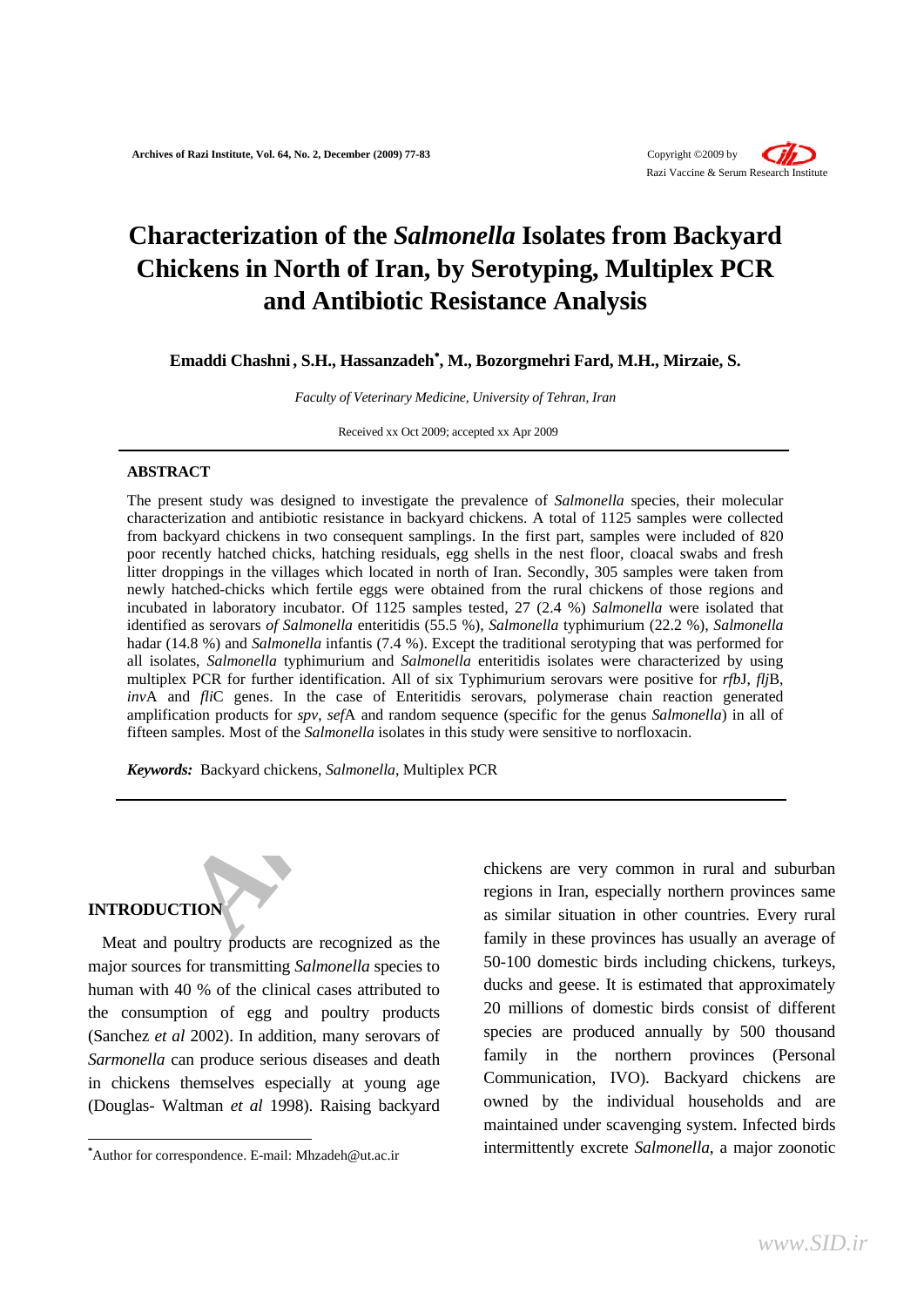determine the prevalence of *Salmonella* et al 1998). Cloacal swabs and<br>
sees flocks. Identification of *Salmonella* anturally hatching residuals we<br>
meethods. Serotyping offers a reliable<br>
transported to laboratory.<br>
diff pathogen for the animals and humans into the environment which can result in cycles of *Salmonella* infection within flocks (Permin *et al* 1997, Sanchez *et al* 2002). Rural chickens are very important economically for their owners and additionally the health of rural people is influenced by the health status of their backyard poultry (Spradbrow 1990, Ellis 1992). Therefore it is necessary to determine the prevalence of *Salmonella* species in these flocks. Identification of *Salmonella* can be performed by both traditional serotyping and molecular methods. Serotyping offers a reliable method for differentiating *Salmonella* strains, but this procedure is usually depend on using a complete set of antisera and thus can be timeconsuming. Several molecular methods based on the amplification of DNA have been developed for the detection of *Salmonella* serotypes (Jamshidi *et al* 2009; Herrera-Leon *et al* 2007, Tzu-Ming & Yi-Ju 2002). The main objective of this study was to investigate the prevalence of *Salmonella* in backyard chickens in the North region of Iran and to characterize the obtained isolates by traditional serotyping, multiplex PCR and antibiotic resistance analysis.

# **Materials and Methods**

**Sample collection in the villages.** During the period from Jun 2006 to April 2007, a total of 820 samples from backyard chickens that were including of 219 poor newly hatched chicks, 200 different hatching residuals consist of egg shells and fluffs, 203 cloacal swabs of mature chickens and 198 droppings of the nest floor were taken in the different villages located from different regions in the north of Iran.

**Sample collection from laboratory incubator.** 250 fertile eggs of rural chickens were obtained from different villages and incubated under the controlled environment in the laboratory incubator located in the faculty of veterinary medicine, university of Tehran, until chicks hatched. In this case, 198 newly hatched chicks, 52 dead chicks or non hatched eggs, 19 pool fluffs and 36 pool residual of egg shells were collected for bacteriological studies and *Salmonella* isolation.

**Isolation and identification of Salmonella.** The procedure for the isolation of *Salmonella* was performed as described before (Douglas- Waltman *et al* 1998). Cloacal swabs and droppings as well as naturally hatching residuals were put into separate plastic bags, cooled in an icebox and immediately transported to laboratory. Poor chicks were euthanized in the laboratory and visceral organs (digestive tract, heart, liver and yolk sac) were removed and minced by using of sterile scissor. All collected samples were cultured in selenite F broth and incubated at 37 ℃ for 18 hr. Each sample then was inoculated onto *Salmonella*- *Shigella* agar (SS) and Brilliant Green agar (BG) plates. The plates were incubated at 37 ℃ for 24 hr. Suspicious colonies morphologically similar to *Salmonella* were subcultured for biochemical examinations. Biochemical characteristics were performed on Triple Sugar Iron (TSI) agar, Urea agar, Lysine-Iron Agar (LIA), Simon Citrate agar, motility medium and lactose, saccharose, maltos and mannitol broth.

**Serotyping.** *Salmonella* isolates from backyard chickens were used for serotyping. The *Salmonella* isolates were first cultured into TSI slant medium and grown overnight at 37˚C, then were tested by using antisera O (B, D, E, C) and H based on slide and tube agglutination tests to determine O and H antigens respectively (Douglas- Waltman *et al* 1998).

# **Multiplex PCR**

**DNA extraction and amplification.** Prior to DNA extraction*, Salmonella* isolates from backyard chickens, were cultured onto Luria Bertani (LB) agar plates and incubated at 37°C for 24 h. For DNA extraction, one loopful of each sample from LB agar was suspended in 250 µl sterile distilled water. In order to have uniform turbidity, the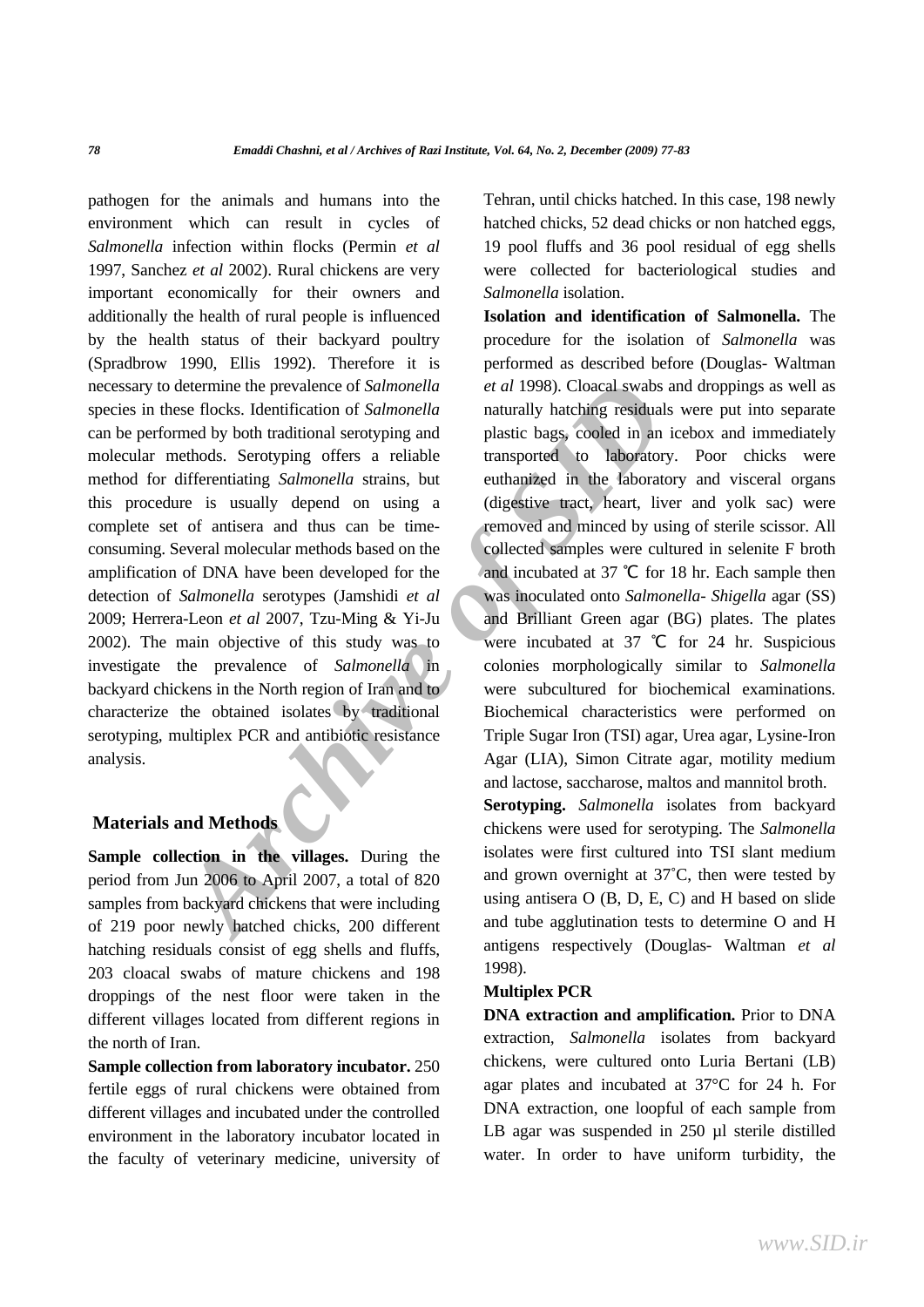samples were vortexed, then were boiled for 10 min and centrifuged at  $6000 \times g$  for 7 min. Supernatants were collected and saved for the multiplex PCR analysis. Multiplex PCR was performed (Jamshidi *et al* 2009) with two independent sets for DNA amplification of two serovars, Typhimurium and Enteritidis as described before. Briefly, four sets of primer pairs which are specific for *rfb*J (663 bp), *flj*B (526 bp), *inv*A (284 bp) and *fli*C (183 bp) in the case of *Salmonella* typhimurium (Table 1), and three sets of primer pairs which are designed for random sequence specific for genus *Salmonella*  (429 bp), *sef*A (310 bp) and *spv* (250 bp) for *Salmonella* enteritidis, were used (Table 2). The amplification products were analyzed by agar gel electrophoresis. Electrophoreses of amplification products was on 1.2 and 1.8 % agarose gel for *Salmonella* typhimurium and *Salmonella* enteritidis

sample respectively. In both reactions, 100 bp ladder was used as molecular weight marker. The gels were stained with ethidium bromide  $(2 \mu g/ml)$ to visualize fluorescent bands while using UV in the gel document system (BIORAD).

**Antibiotic Resistance Analysis.** The antimicrobial susceptibility of the *Salmonella* isolates was determined for 8 antibiotics including florfenicol (Ff), flumequine (Fm), ampicillin (Amp), lincospectin (Ls), tetracycline (Tt), neomycin (N), norfloxacin (Nfx) and sultrim (Sul) by using the disk diffusion method described by National Committee for Clinical Laboratory Standards (CDC 2003). Each *Salmonella* isolate was primarily cultured in Triptose Soy Broth (TSB) and incubated at 37 ˚C for a few hours then was calibrated with 0.5 Mc Farland BaSO4 turbidity standards. Adjusted turbidity sample was then transferred to Mueller Hinton agar.

| Table 1. Primers used for the detection of Salmonella typhimurium |  |  |  |  |  |  |
|-------------------------------------------------------------------|--|--|--|--|--|--|
|-------------------------------------------------------------------|--|--|--|--|--|--|

|                                                                                                                                                                                     | 6 bp), $invA$ (284 bp) and $fliC$ (183 bp) in the<br>Salmonella typhimurium (Table 1), and<br>ts of primer pairs which are designed for<br>sequence specific for genus Salmonella<br>b), sefA $(310$ bp) and spv $(250$ bp) for<br>ella enteritidis, were used (Table 2). The |                 |                             |  | flumequine (Fm), ampicillin (Amp),<br>lincosp<br>(Ls), tetracycline (Tt), neomycin (N),<br>norflox<br>(Nfx) and sultrim (Sul) by using the disk diffu<br>method described by National Committee<br>Clinical Laboratory Standards (CDC 2003). 1<br>Salmonella isolate was primarily cultured in Trip |  |
|-------------------------------------------------------------------------------------------------------------------------------------------------------------------------------------|-------------------------------------------------------------------------------------------------------------------------------------------------------------------------------------------------------------------------------------------------------------------------------|-----------------|-----------------------------|--|-----------------------------------------------------------------------------------------------------------------------------------------------------------------------------------------------------------------------------------------------------------------------------------------------------|--|
|                                                                                                                                                                                     |                                                                                                                                                                                                                                                                               |                 |                             |  |                                                                                                                                                                                                                                                                                                     |  |
| Soy Broth (TSB) and incubated at 37 °C for a<br>cation products were analyzed by agar gel<br>hours then was calibrated with 0.5 Mc Far<br>horesis. Electrophoreses of amplification |                                                                                                                                                                                                                                                                               |                 |                             |  |                                                                                                                                                                                                                                                                                                     |  |
|                                                                                                                                                                                     | s was on 1.2 and 1.8 % agarose gel for                                                                                                                                                                                                                                        |                 |                             |  | BaSO <sub>4</sub> turbidity standards. Adjusted turbidity sai                                                                                                                                                                                                                                       |  |
| ella typhimurium and Salmonella enteritidis<br>was then transferred to Mueller Hinton agar.<br>Table 1. Primers used for the detection of Salmonella typhimurium                    |                                                                                                                                                                                                                                                                               |                 |                             |  |                                                                                                                                                                                                                                                                                                     |  |
| Primer                                                                                                                                                                              | Target gene                                                                                                                                                                                                                                                                   | Length          | Sequence $(5' - 3')$        |  | Amplification product (bp)                                                                                                                                                                                                                                                                          |  |
| ST139-s                                                                                                                                                                             | invA                                                                                                                                                                                                                                                                          | $26 -$          | GTGAAATTATCGCCACGTTCGGGCAA  |  | 284                                                                                                                                                                                                                                                                                                 |  |
| $ST141-as$                                                                                                                                                                          | invA                                                                                                                                                                                                                                                                          | 22              | TCATCGCACCGTCAAAGGAACC      |  |                                                                                                                                                                                                                                                                                                     |  |
| Rfbj-s                                                                                                                                                                              | rfbJ                                                                                                                                                                                                                                                                          | 24              | CCAGCACCAGTTCCAACTTGATAC    |  | 663                                                                                                                                                                                                                                                                                                 |  |
| Rfbj-as                                                                                                                                                                             | rfbJ                                                                                                                                                                                                                                                                          | 24              | GGCTTCCGGCTTTATTGGTAAGCA    |  |                                                                                                                                                                                                                                                                                                     |  |
| Flic-s                                                                                                                                                                              | fliC                                                                                                                                                                                                                                                                          | 23 <sup>2</sup> | ATAGCCATCTTACCAGTTCCCCC     |  | 183                                                                                                                                                                                                                                                                                                 |  |
| Flic-as                                                                                                                                                                             | fliC                                                                                                                                                                                                                                                                          | 24              | GCTGCAACTGTTACAGGATATGCC    |  |                                                                                                                                                                                                                                                                                                     |  |
| Fljb-s                                                                                                                                                                              | $f\rightarrow$                                                                                                                                                                                                                                                                | 24              | ACGAATGGTACGGCTTCTGTAACC    |  | 526                                                                                                                                                                                                                                                                                                 |  |
| Flbj-as                                                                                                                                                                             | fljB                                                                                                                                                                                                                                                                          | 24              | TACCGTCGATAGTAACGACTTCGG    |  |                                                                                                                                                                                                                                                                                                     |  |
| Table 2. Primers used for the detection of Salmonella enteritidis                                                                                                                   |                                                                                                                                                                                                                                                                               |                 |                             |  |                                                                                                                                                                                                                                                                                                     |  |
| Primer                                                                                                                                                                              | Target gene                                                                                                                                                                                                                                                                   | Length          | Sequence $(5' - 3')$        |  | Amplification product (bp)                                                                                                                                                                                                                                                                          |  |
| ST11                                                                                                                                                                                | Random sequence*                                                                                                                                                                                                                                                              | 24              | GCCAACCATTGCTAAATTGGCGCA    |  | 429                                                                                                                                                                                                                                                                                                 |  |
| ST14                                                                                                                                                                                | Random sequence                                                                                                                                                                                                                                                               | 25              | GGTAGAAATTCCCAGCGGGTACTGG   |  |                                                                                                                                                                                                                                                                                                     |  |
| S1                                                                                                                                                                                  | $Spv**$                                                                                                                                                                                                                                                                       | 20              | <b>GCCGTACACGAGCTTATAGA</b> |  | 250                                                                                                                                                                                                                                                                                                 |  |
| $\ensuremath{\mathrm{S}}4$                                                                                                                                                          | spv                                                                                                                                                                                                                                                                           | 20              | ACCTACAGGGGCACAATAAC        |  |                                                                                                                                                                                                                                                                                                     |  |
| SEFA <sub>2</sub>                                                                                                                                                                   | sefA***                                                                                                                                                                                                                                                                       | 20              | GCAGCGGTTACTATTGCAGC        |  | 310                                                                                                                                                                                                                                                                                                 |  |
| SEFA4                                                                                                                                                                               | sefA                                                                                                                                                                                                                                                                          | 20              | TGTGACAGGGACATTTAGCG        |  |                                                                                                                                                                                                                                                                                                     |  |

\* = Randomely cloned sequence specific for the genus *Salmonella* 

\*\* = *Salmonella* plasmid virulent gene

\*\*\* = S. *enteritidis* fimbrial antigen gene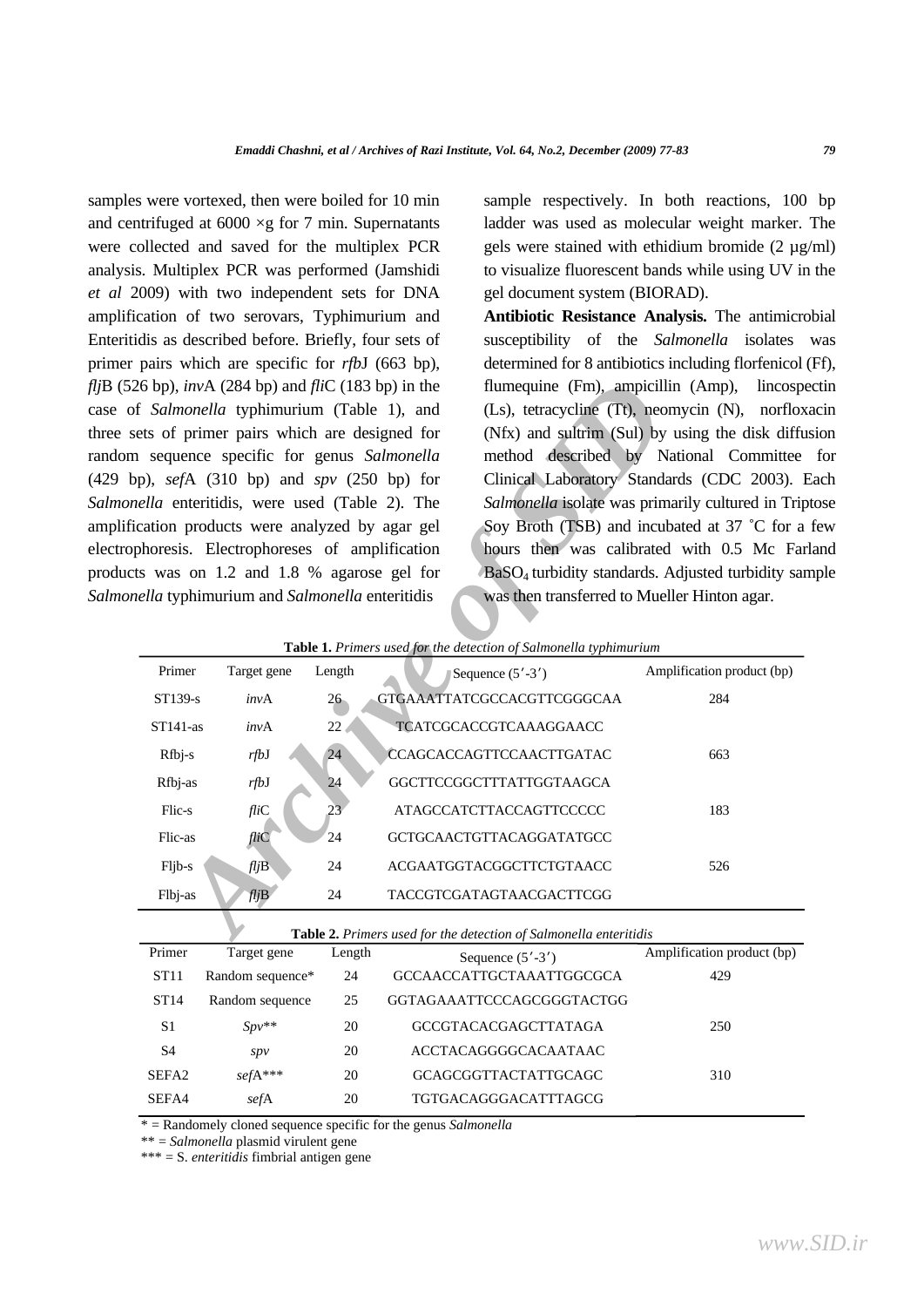Antimicrobial disks were disposed on the surface of inoculated agar media aseptically and incubated at 37 ˚C for 18-20 hr. Growth inhibition zone's diameter for each disk was measured and the results were interpreted with the compare to standards.

They were included of 15 *Salmonella* enteritidis (55.5%), 6 *Salmonella* typhimurium (22.2%), 4 *Salmonella* hadar (14.8%) and 2 *Salmonella* infantis (7.4%). Surprising results were also found in which all 6 *Salmonella* isolates from hatchery belonged to

|                                  | <b>Samples</b>       | <b>Samples Nr</b> |    | Positive Nr Percentage of isolates $(\% )$ |
|----------------------------------|----------------------|-------------------|----|--------------------------------------------|
|                                  | Newly hatched chicks | 219               |    | 1.8                                        |
| Village                          | Hatching residuals   | <b>200</b>        | ∠  |                                            |
|                                  | Cloacal swabs        | 203               |    |                                            |
|                                  | Litter droppings     | 198               |    | 4.5                                        |
| <b>Laboratory hatched chicks</b> | Newly hatched chicks | 198               |    | 0.5                                        |
|                                  | Non hatched chicks   | 52                |    | $_{0}$                                     |
|                                  | Chick fluffs         | 19                |    | 15.7                                       |
|                                  | Egg shells           | 36                |    | 5.6                                        |
|                                  | Total                | 1125              | 27 | 2.4                                        |

**Table 4.** The results of antibiotic resistance analysis in conjugation with different Salmonella serotypes isolated from villages and laboratory hatched chicks

| <b>Village</b>                                |                                            | Hatching residuals                        | 2<br>200<br>1 |                                                |                                                                                                                         |  |  |  |
|-----------------------------------------------|--------------------------------------------|-------------------------------------------|---------------|------------------------------------------------|-------------------------------------------------------------------------------------------------------------------------|--|--|--|
|                                               |                                            | Cloacal swabs                             | 203           | 6.                                             | 3                                                                                                                       |  |  |  |
|                                               |                                            | Litter droppings                          | 198           | $\overline{9}$                                 | 4.5                                                                                                                     |  |  |  |
|                                               |                                            | Newly hatched chicks                      | 198           | 1                                              | 0.5                                                                                                                     |  |  |  |
| Non hatched chicks                            |                                            |                                           | 52            | $\overline{0}$                                 | $\Omega$                                                                                                                |  |  |  |
| Laboratory hatched chicks                     |                                            | Chick fluffs                              | 19            | 3                                              | 15.7                                                                                                                    |  |  |  |
|                                               |                                            | Egg shells                                | 36            | $\overline{2}$                                 | 5.6                                                                                                                     |  |  |  |
|                                               |                                            | Total                                     | 1125          | 27                                             | 2.4                                                                                                                     |  |  |  |
|                                               |                                            | laboratory hatched chicks                 |               |                                                | 4. The results of antibiotic resistance analysis in conjugation with different Salmonella serotypes isolated from villa |  |  |  |
|                                               |                                            |                                           |               |                                                |                                                                                                                         |  |  |  |
|                                               | <b>Isolates</b>                            | Resistance profile*                       |               |                                                |                                                                                                                         |  |  |  |
| Serotype                                      | In village $(n)$                           | In hatchery $(n)$                         | (%)           | <b>Resistant</b> (n)                           | Resistance profile*                                                                                                     |  |  |  |
| Enteritidis                                   | 9                                          |                                           | 55.5          | 14                                             | Ls/Amp/Ff/Tt/ N/Sul/ Fm                                                                                                 |  |  |  |
| Typhimurium                                   | 6                                          |                                           | 22.2          | 6                                              | Amp/ Sul/ Tt/ Ls/ Fm/ Ff/                                                                                               |  |  |  |
| Hadar                                         | 4                                          |                                           | 14.8          | 3                                              | Tt/ Amp/Ff/                                                                                                             |  |  |  |
| <b>Infantis</b>                               | $\overline{2}$                             |                                           | 7.4           | 2                                              | Sul/ N/ Tt/ Ls/ Amp/                                                                                                    |  |  |  |
| Total                                         | 27                                         | 100                                       | 25            |                                                |                                                                                                                         |  |  |  |
| *Antibiotics are defined in text<br><b>TS</b> |                                            |                                           |               |                                                |                                                                                                                         |  |  |  |
|                                               |                                            | 25 samples which were taken, cumulatively | Salmonella    | enteritidis                                    | exclusively.<br>The                                                                                                     |  |  |  |
| 1 %) Salmonella isolates were obtained        |                                            |                                           |               | produced 663, 526, 284 and 183 bas             |                                                                                                                         |  |  |  |
|                                               |                                            |                                           |               | amplification products from rfbJ, fljB, invA a |                                                                                                                         |  |  |  |
|                                               | 3 & 4). In the villages, isolates were     |                                           |               |                                                |                                                                                                                         |  |  |  |
|                                               | ed with newly hatched chicks 1.8 % (4/219) |                                           |               | respectively in all of six S. Typhimurium s    |                                                                                                                         |  |  |  |
|                                               |                                            |                                           |               |                                                |                                                                                                                         |  |  |  |

## **RESULTS**

Of 1125 samples which were taken, cumulatively 27 (2.4 %) *Salmonella* isolates were obtained (Tables 3 & 4). In the villages, isolates were associated with newly hatched chicks 1.8 % (4/219 chicks), naturally hatching residuals 1 % (2/200 samples), cloacal swabs 3 % (6/203 samples) and litter droppings 4.5 % (9/198 samples). The remaining of 6 isolates identified from the eggs hatched in the laboratory, were included of newly hatched chicks 0.5 % (1/198 chicks), pool chick fluffs 15.7 % (3/19 samples) and pool egg shells 5.6 % (2/36 samples). But no Salmonellae isolated from non hatched eggs (Table 3). Overall, of these isolates, four *Salmonella* serovars were identified. *Salmonella* enteritidis exclusively. The PCR produced 663, 526, 284 and 183 base pair amplification products from *rfb*J, *flj*B, *inv*A and *fli*C respectively in all of six *S*. Typhimurium serovars (Fig 1A). In the case of *S*. Enteritidis, PCR amplified 429, 310 and 250 base pair products from random sequence (specific for the genus *Salmonella*), *sef*A and *spv* in all of fifteen samples (Fig 1B). The results of antibiotic resistance analysis showed that most of the *Salmonella* isolates were sensitive to norfloxacin (93 %), flumequine (74 %) and florfenicol (70 %). Some of the isolates had intermediate sensitivity to neomycin, Sultrim and tetracycline, while the maximum antibiotic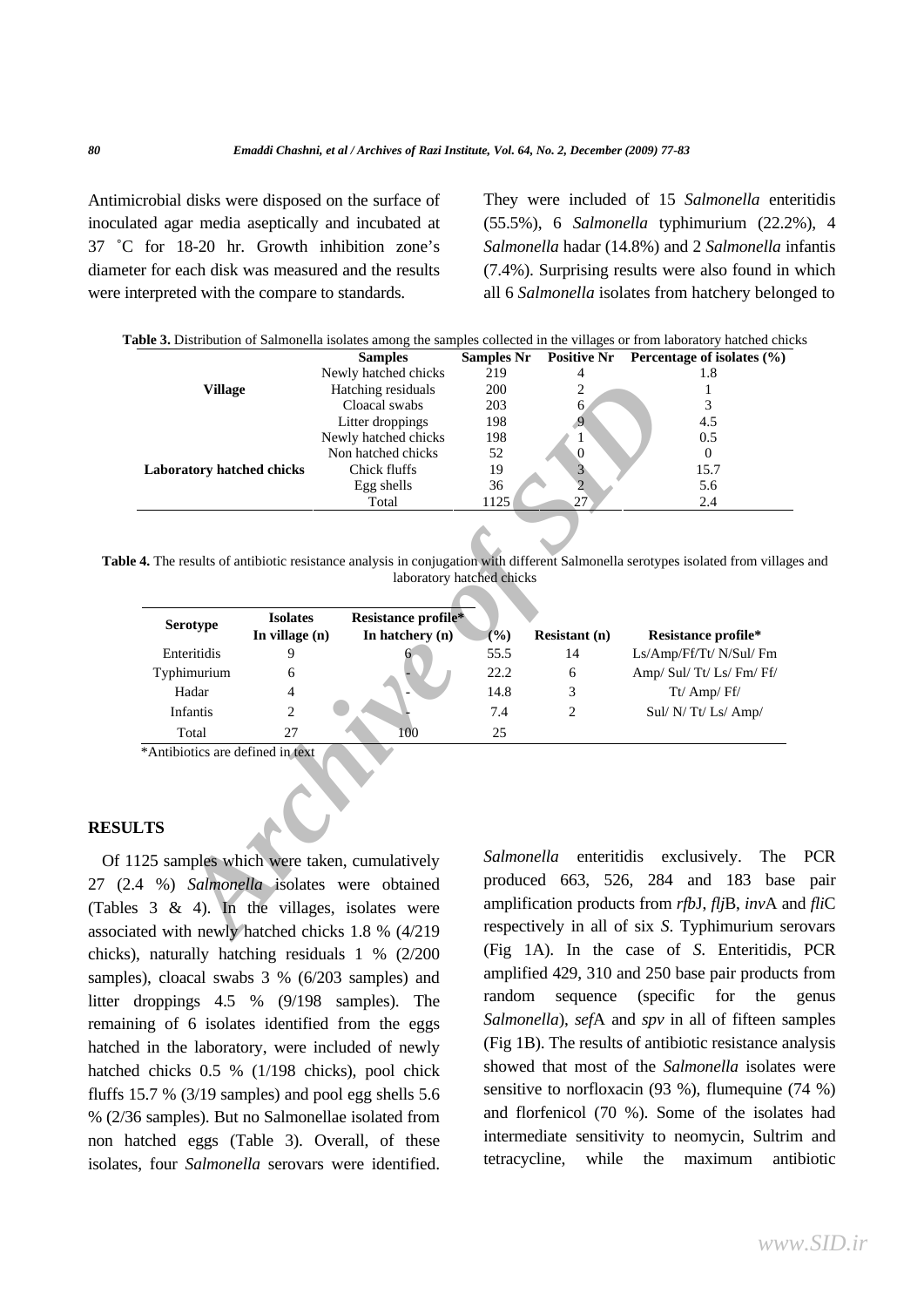

**Figure 1**. Multiplex polymerase chain reaction for detection of S. Typhimurium (A) and S. Enteritidis (B). Lane M: 100 bp ladder. Lane a: positive standard for S. Typhimurium. Lane B: Blank.Lanes c-h: ST isolates. Lanes j-x: S. Enteritidis isolates.

resistance was observed against ampicillin and lincospectin (63 %), (Table 4).

## **DISCUSSION**

Village poultry are a neglected resource in many developing countries, where scavenging chickens of indigenouse breeds are kept by most rural households (Awan *et al* 1994). Under most village conditions, chickens are not optimally productive, but they do provide meat and eggs, that are very important local sources of protein. Ellis (1992) pointed out that with unique socioeconomic conditions, high population densities, enormous numbers of small farms and farm-based village communities, small scale poultry farming is still very important in the Asian and African countries. In these countries, up to 80 % of the poultry population is kept by the households as free- range chickens (Aini 1990). Hence improvement in disease control and husbandry could greatly increase the productivity of village chickens (Spradbrow 1990). According to investigation of Bouzoubaa *et al* (1992) up to 58 % of the village chickens were seropositive against

**Example 18 and 1997**<br> **Archive of SIDP 18 and 18 and 18 and 18 and 18 and 18 and 18 and 18 and 18 and 18 and 18 and 18 and 18 and 18 and 18 and 18 and 18 and 18 and 18 and 18 and 18 and 18 and 18 and 18 and 18 and 18 and** *Salmonella gallinarum/pullorum* in Morocco while, in Tanzania 2 % of these chickens had antibodies against *Salmonella enteritidis* (Permin *et al* 1997). In the present study 2.4 % of total samples-taken from backyard chickens were positive to *Salmonellae* enteritidis (55.5 %), typhimurium  $(22.2 \, %)$ , hadar  $(14.8 \, %)$  and *Salmonella* infantis (7.4 %). The bacteriological survey by Jafari *et al* (2007) indicated that 5.8 % of pooled samples-taken from backyard flocks in south of Iran (Ahvaz) were positive to *Salmonella* serovars Typhimurium and Enteritidis. Such different variation between the south and north of Iran, could be due to differences in environmental contamination, health control programme, management systems and/or the sensitivity of procedure in two studies. Poppe (2000) reported that the serovar Enteritidis has replaced *Salmonella* typhimurium during the last 10-15 years as the commonest serotype in poultry, in many countries. This was in agreement with our study, because the predominant isolates in the native chickens from north of Iran were belonged to the serovar of *Salmonella* enteritidis. Such phenomenon could also be observed in our industrial poultry (Jamshidi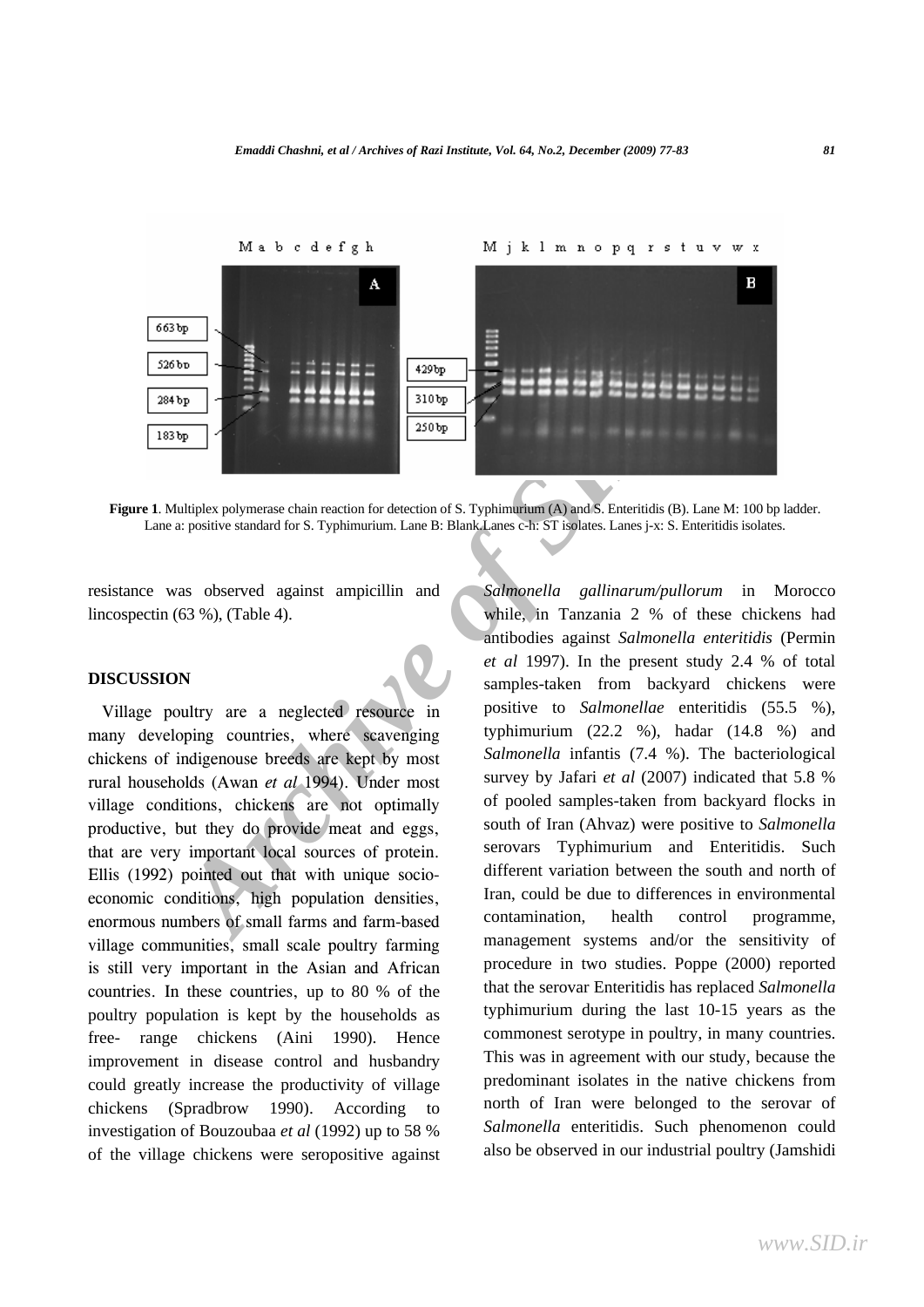*Al* (2009) *Salmonella* serovars sensitivity of the multiplex PCI<br> **Archive of Montevideo were** valuable tool for detection of<br> **A.** B. S. 8. 8 of the house sparrows which Thus molecular method can<br> **A.** S. 8. A. A. S. A. *et al* 2009, Morshed *et al* 2009, Bozorgmehri Fard 1991 and personal communication), however the study of Jafari *et al* (2007) resulted to isolate four serovars of *Salmonella* typhimurium and one *Salmonella* enteritidis from 300 backyard hens in south of Iran. Backyard chickens can be infected through contact horizontally e.g by wild animals especially wild birds. In the recent study of Mirzaie *et al* (2009) *Salmonella* serovars Typhimurium, Enteritidis and Montevideo were isolated from 3.8 % of the house sparrows which were captured partly from the rural area in the North of Iran. So, the isolated of these serotypes, particularly serovar Enteritidis, can indicate an important risk for contaminating of backyard chickens as same as local industrial poultry with *Salmonella* enteritidis. *Salmonella* was isolated not only from samples were obtained in the villages, but also from samples were taken from chicks that hatched in laboratory incubator. Isolation of *salmonella* from chicks-hatched in the hatchery indicated of vertical transition of germ from hens to fertile eggs (Heyndrickx *et al* 2000). The results of antibiotic resistance analysis showed that more than 90 % of the *Salmonella* isolates were sensitive to norfloxacin. Bacterial sensitivity to flumequine and florfenicol was also high as these antimicrobials are not commonly used in backyard chickens. On the other hand, most of the isolates had intermediate sensitivity or resistance to antibiotics such as neomycin, tetracycline, ampicillin and lincospectin which are mostly used in industrial poultry. While, backyard flocks are not treated with antibiotics as are consumed by the industrial poultry, such high percentage antibiotic resistant strains observed in this study could be due to transmittion of resistant bacteria from industrial poultry by human, free flying birds, poultry product and etc. Moreover, table 4 showed that 92.6 % (25 of 27) of the *Salmonella* isolates were resistant to at least one antibiotic. Unwise use of antibiotics in livestock and poultry with incorrect dose and

duration or uncertain etiology, have been provoked the emergence of resistant strains in the nature. This could raise some concerns in the efficacy of human antimicrobial therapy, because resistant *Salmonella* strains can be introduced into human food chain and thus produce resistant infections. Our results also showed the correlation between traditional serotyping and PCR works. The specificity and sensitivity of the multiplex PCR make it potentially valuable tool for detection of *Salmonella* species. Thus molecular method can confirm traditional serotyping diagnostic that confirmed previous reports (Jamshidi *et al* 2009, Morshed *et al* 2009, Mirzaie *et al* (2009). Our investigation demonstrated that *Salmonella* could be transmitted both vertical and horizontally in backyard chicken, as in industrial poultry. Additionally, *Salmonella* characterization in such scavenging chicken operations is complicated because there are numerous potential sources of *Salmonella* contamination, since they are free in the villages. But they are an important *Salmonella* reservoir and may be a risk for human and industrial poultry therefore; an improvement strategy is needed for the study and control of *Salmonella* in these birds.

### **Acknowledgment**

This research was funded by the research committee of Tehran University, Faculty of Veterinary Medicine. We thanked Yazdani, Ashraffi and Soleymani for technical assistance.

### **References**

- Aini, I. (1990). Indigenous chicken production in south-East Asia. *Journal of World's Poultry Science* 46: 51-57.
- Awan, M.A., Otte, M.J. and James, A.D. (1994). The epidemiology of Newcastle disease in rural poultry, a review. *Avian pathology* 23: 405-423.
- Bouzoubaa, K., Lemainguer, K. and Bell, J.G. (1992). Village chickens as a reservoir of *Salmonella* Pullorum and *Salmonella* Gallinarum in Morocco. *Preventive Veterinary Medicine* 12: 95–100.